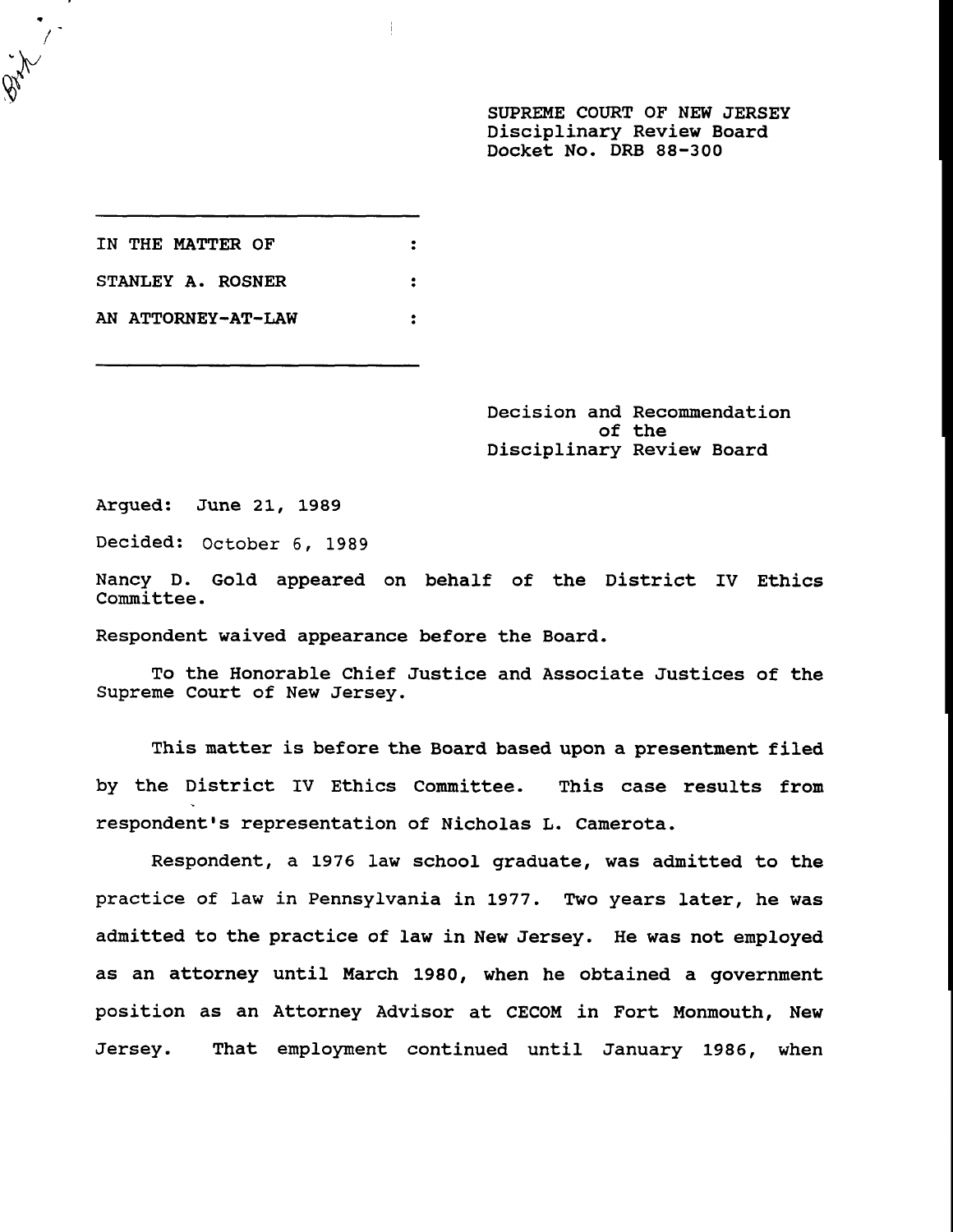respondent was granted disability retirement due to what he described as "emotional problems, mostly depression, recurrent depression." Exhibit P-2 in evidence at p. 13. Respondent receives compensation for that disability. As further background, respondent has contended that he suffers both from alcoholism and compulsive gambling.

Respondent was initially hired by Nicholas L. Camerota in early 1986 to research legal issues for him at \$i0.00 per hour. Within a very short time, Camerota told respondent that he wanted him to act as his attorney of record in several business transactions, including a real estate closing on a large parcel of land in Eatontown, which parcel Camerota intended to purchase for senior citizen housing. Respondent was to be paid \$20,000 as Camerota's attorney of record on that closing.

The total purchase price for the Eatontown property **was** \$1,615,000. Under the terms of the contract of sale, upon its execution, Camerota was required to place \$75,000 in escrow with his attorney. Camerota was also required to have a mortgage commitment of \$1,800,000 to apply for site and design approval within 30 days of execution of the contract, and to begin test borings within 45 days of execution of the contract. Exhibit P-3 in evidence.

Respondent had never handled a real estate closing. He quickly discovered that he was not capable of handling the Eatontown commercial real estate matter, and so advised Camerota prior to the execution of the contract. He further advised

2

 $\cdot$   $\sim$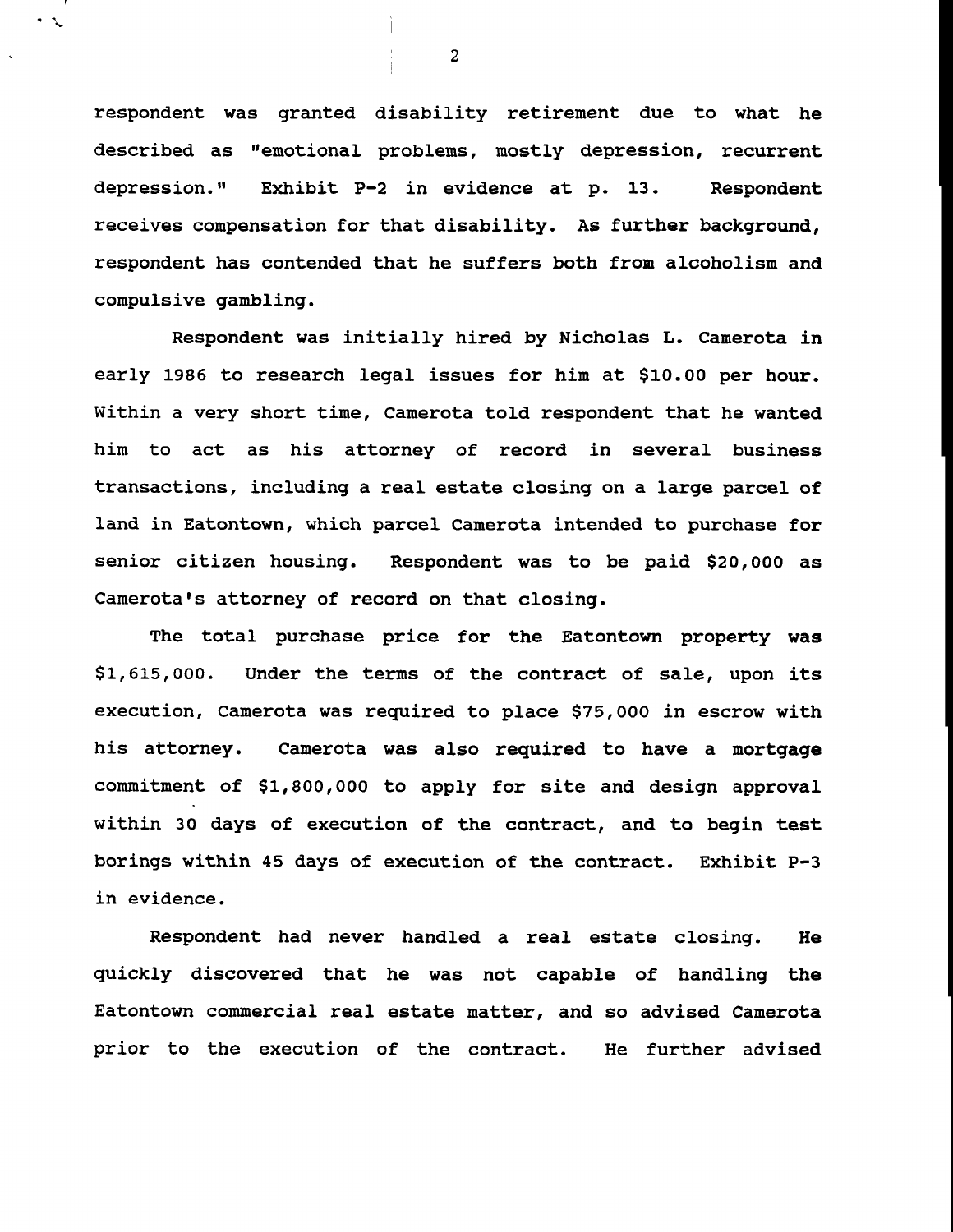**Camerota that he could not hold the \$75,000 deposit because he was a compulsive gambler and recovering alcoholic. Additionally, respondent did not maintain either an attorney business account or an attorney trust account. Nonetheless, paragraph 5 of the March i, 1986 contract of sale provides:**

**... all deposit monies will be held in trust by Stanley Rosner, Esq. and shall be disbursed to pay for construction and building permits, architectural fees, test borings, and other site improvements as billed. At closing, said deposit shall be restored to full \$75,000. by buyer and shall be turned over to seller as part of purchase price.**

In early March, Camerota purchased legal stationary for respondent. Camerota then prepared a letter to the seller's attorney for respondent's signature. The letter, dated March 19, **1986,** acknowledged receipt and escrow of the \$75,000 deposit. Bills which totalled \$75,000 for alleged site improvements were also listed. Although respondent neither saw nor ever had possession of the \$75,000 deposit, and had no knowledge of any site improvements, he signed the letter at Camerota's request. Exhibit P-4 in evidence. In return for this signature, respondent related the following promises from Camerota:

He said he would still be able to pay me the \$20,000. plus he would set me up as a residential manager in the apartments as they were built to sell the apartments to potential buyers and I would get a commission on that so that would be another \$20,000. He had told me at one point in time within a year or two I would be making a hundred thousand dollars working for him. [Exhibit P-2 in evidence at 29.]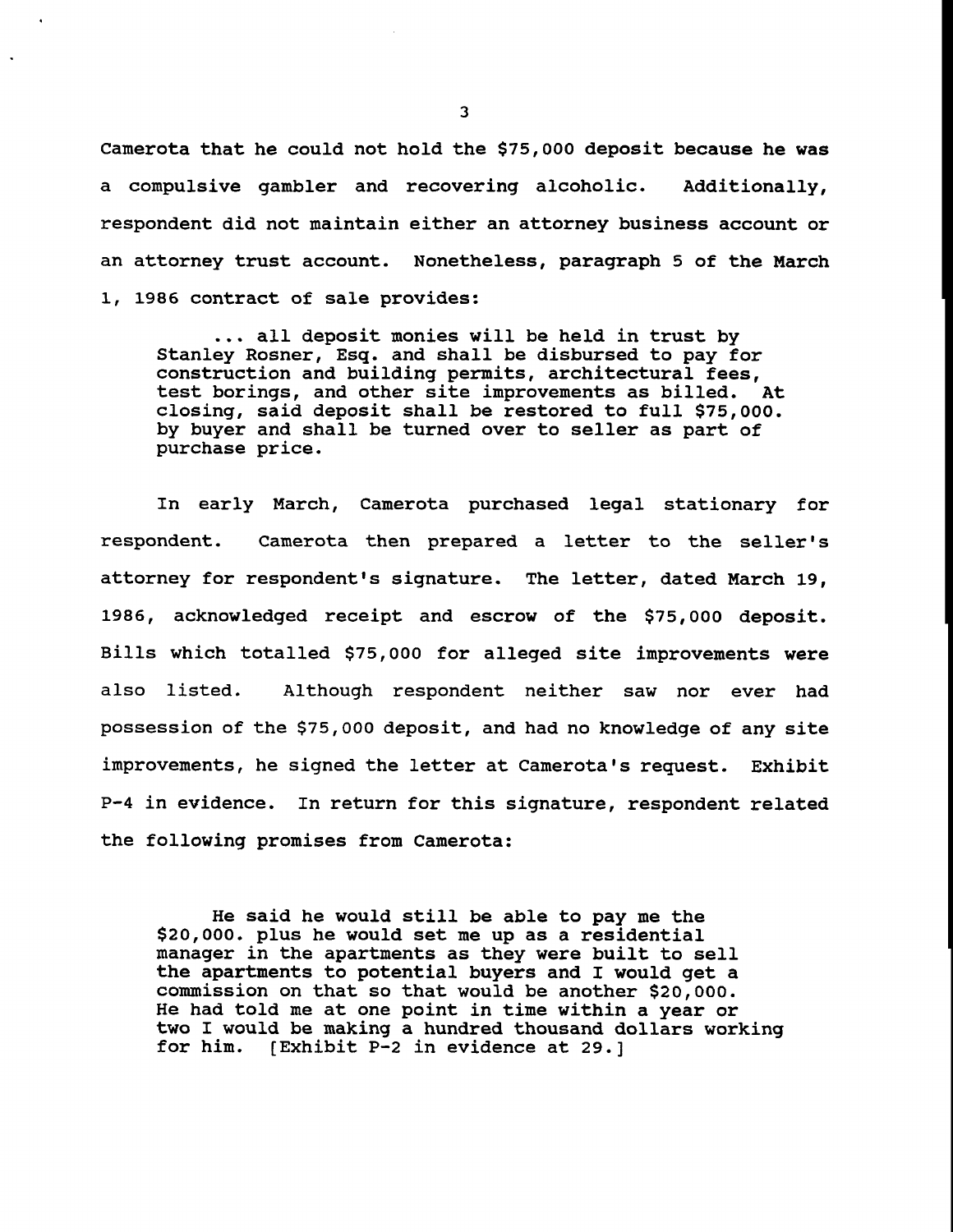**Shortly thereafter, respondent decided to terminate his employment with Camerota when one or two checks written by Camerota, representing payment of fees for respondent's research, were returned for insufficient funds. Respondent forwarded a** handwritten letter to the sellers' attorney, advising that he no longer represented Camerota.

During his representation of Camerota, respondent's letterhead was being used by Camerota for "different litigations, different business transactions." Exhibit P-2 at 34. In fact, respondent signed blank letterheads and gave them to Camerota to draft his own correspondence.

He explained his actions as follows:

I did that on a couple of occasions. After he had read to me or told me the gist of what he was going to write [sic]. Then I found out it was being used for litigation. He asked me to sign several, on later dates, several letters of substitution and I did just to get out of it because I figured if worse came to worse [sic] I would just have to bring forgery charges against him and I didn't really want to do that. So I just signed substitution agreements to get out of it. [Exhibit P-2 at 39 and 40.]

At one point, acting under what he claimed to be respondent's power of attorney, Camerota signed respondent's name either to correspondence or a legal document placing his initials, N.C., beneath the signature. Exhibit P-2 at 40. Respondent contended that he never authorized Camerota to sign his name, although he testified that

> ... if he has a letter signed by me giving him any power of attorney to sign my name on toilet paper, it's one of those blank sheets I signed that he told me he would do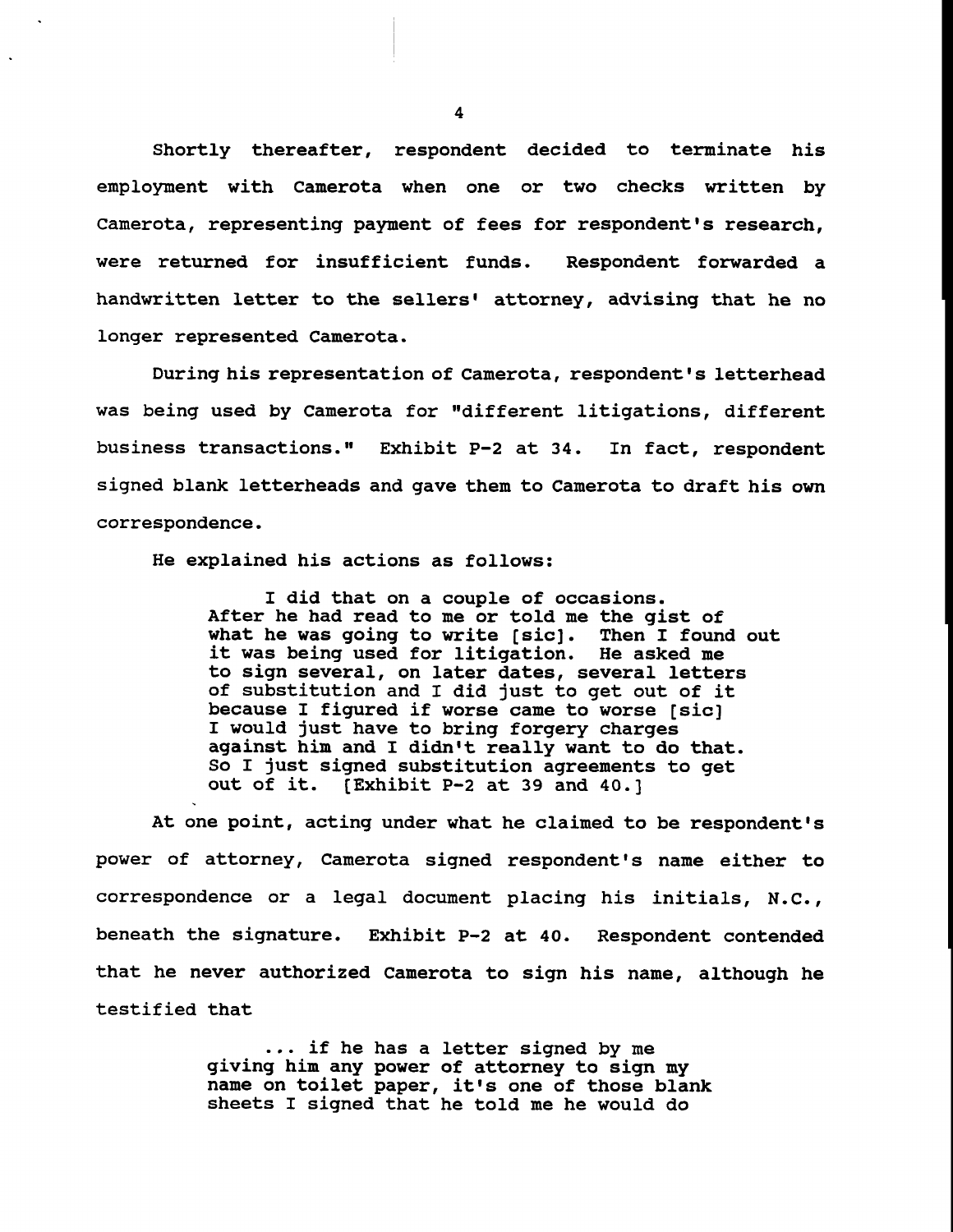something and then he gave himself power of attorney which, you know, would upset me a little bit. If he has anything in writing from me giving him power of attorney I was either drunk or else he forged -- he wrote the stuff in afterwards and I -- it's not what he told me he was going to write in. [Exhibit P-2 at 41.]

The sellers of the Eatontown property thereafter filed suit to rescind the contract with Camerota and Campat Properties, Inc. A motion for summary judgment, filed by sellers, was then granted based on the defendant-purchasers' fraudulent conduct.

In his written opinion, the judge stated:

It is clear that defendants failed to comply with the essential terms of the contract concerning deposit monies, a mortgage commitment and municipal approvals for the development of the property. In addition, defendants clearly used Mr. Rosner in an attempt to create the appearance that they were acting in accord with the terms of the contract. [Exhibit P-3 in evidence.]

Sellers' attorney subsequently filed this grievance. In proceedings before the District IV Ethics Committee, respondent submitted medical reports dated from 1983 and 1985. The various diagnoses included manic-depressive disorder, generalized anxiety disorder, and schizophrenia. Although treated with a variety of drugs, as of December, 1985, respondent's condition had not stabilized.

The ethics hearing was held on July 25, 1988, nearly three years after this medical report. Despite the passage of time since the medical reports were prepared, respondent did not submit any updated medical reports. Nonetheless, in his answer dated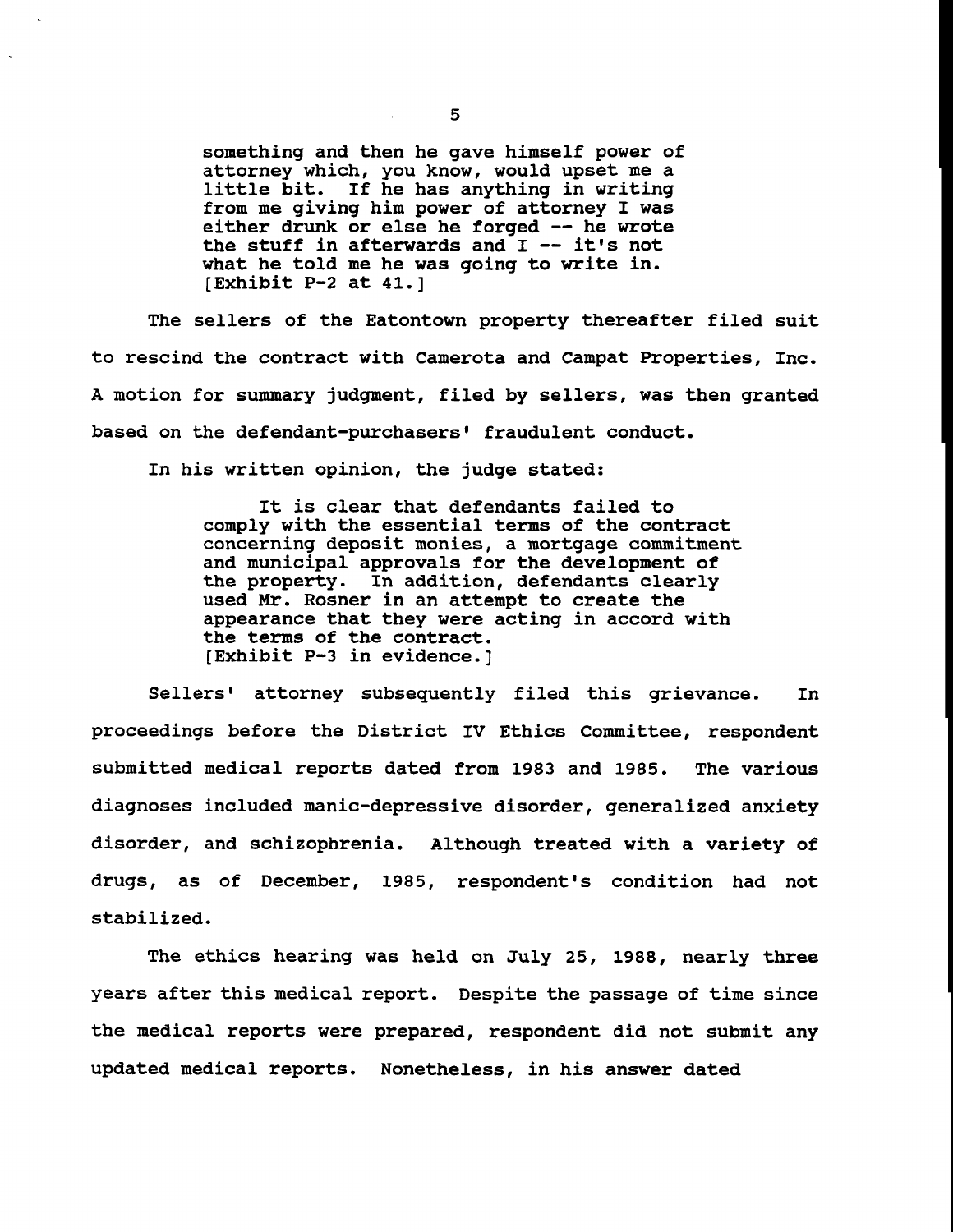March 3, 1988, he did contend that he has recovered from "severe depression, compounded by addictions to alcohol and compulsive gambling" that plagued him at the time of his dealings with Camerota.

Despite notice and statements by respondent to the effect that he would be present, he failed to appear at the ethics committee hearing. The Committee proceeded without respondent. It determined that respondent had violated RPC 1.2(d) and (e) RPC 1.6(b), RPC 1.15(d), RPC 4.1 and RPC 8.4, as well as  $R. 1:21-$ 6(a)(1), and filed a presentment.

## CONCLUSION AND RECOMMENDATION

Upon a review of the full record, the Board is satisfied that the conclusions of the committee in finding respondent guilty of unethical conduct are fully supported by clear and convincing evidence.

Respondent's actions in this matter were outrageous. Respondent completely abrogated his responsibilities as an attorney when he signed blank letterheads for his client's personal use. While respondent claims that his client had told him what the letters would contain, this cannot in any way absolve him of his improper conduct, given the tremendous potential for harm, not only to respondent, but to other attorneys, members of the public, and the justice system itself. In allowing Camerota the freedom to use respondent's signature at will, in essence selling his license to practice law, respondent permitted Camerota to engage in the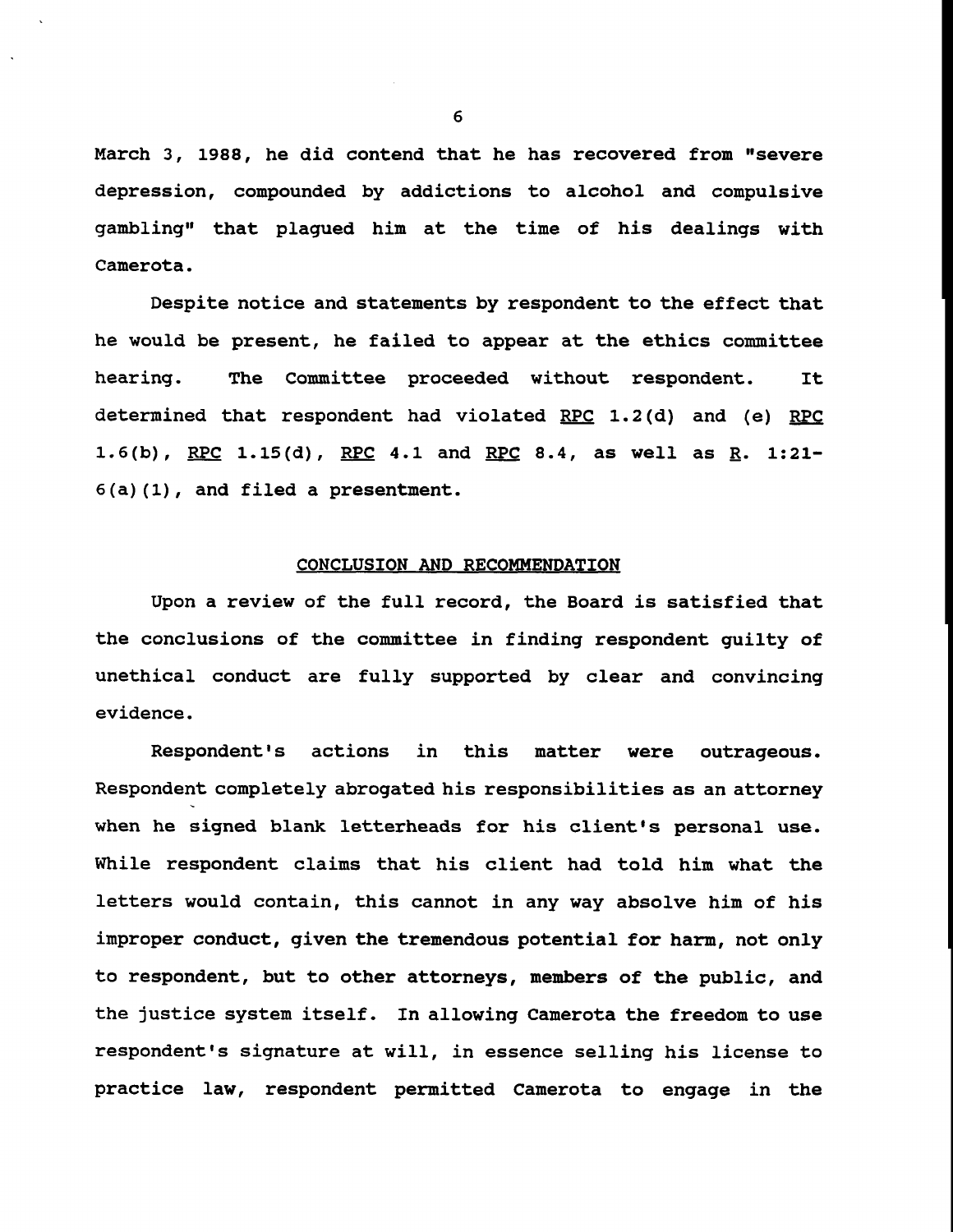unauthorized practice of law, and to perpetrate a fraud on an unknown number of unsuspecting individuals.

Respondent again sold his license when he signed the March 19, 1986 letter drafted by Camerota, even though he knew the contents of that letter were false. His signature was given in return for Camerota's promise of a \$20,000 fee plus greater financial rewards at a future date. The Board gives no weight to respondent's claim, in his letter of October 25, 1987, to the Committee investigator, that he acted out of fear of Camerota. While the argument may be convenient, the facts do not support respondent's claim. Only six months prior to that letter, in sworn testimony taken at a deposition, respondent testified that Camerota was like a father to him. Exhibit P-2 at 35. Nowhere in that transcript does respondent suggest that his actions were taken out of fear for Camerota. To the contrary, the respondent's motivation - financial gain -- is clearly demonstrated in the record. His actions resulted in a direct fraud to the detriment of another party, and reveal a complete lack of integrity.

"...(A) lawyer has the independent duty to act with both total honesty and to avoid participating in any fraud or misrepresentation." In re Labendz, 95 N.J. 273 (1984). In signing both the fraudulent March 19 letter and the blank letterhead, respondent violated that duty and was guilty of serious unethical conduct. He assisted his client in fraudulent conduct, contrary to RPC 1.2(d) and (e). He failed to reveal that fraudulent conduct to either opposing counsel or the proper authorities as required

: 7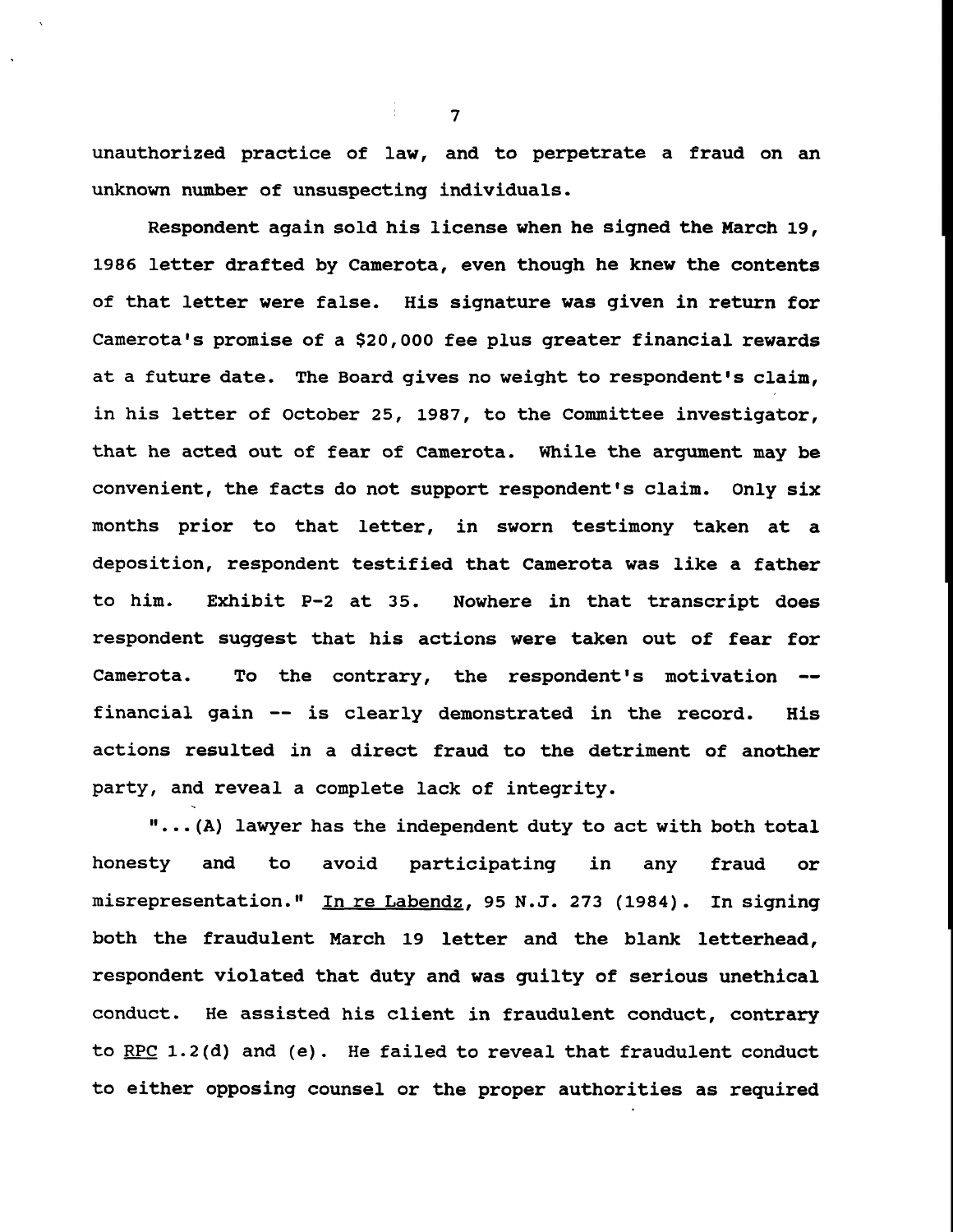by RPC 1.6(b)(1) and RPC 4.1. His conduct also violated RPC 8.4(c) in that it involved both fraud and deceit. Moreover, respondent's failure to maintain a trust account and business account violated both  $R. 1:21-6$  and RPC  $1.15(d)$ .

Neither the Court nor this Board have previously reviewed a case identical to the case at hand. The Board has, however, been guided by case law in analogous situations. In In re Blatt, 65 N.J. 539 (1974), a two-year suspension resulted from, inter alia, an attorney's actions in behalf of a client who was under federal investigation for his alleged involvement in municipal corruption. The attorney arranged for the substitution of an altered invoice for the original invoice, and also urged two individuals, who were potential witnesses, to cooperate. In a separate matter, at the direction of his broker-clients and unbeknownst to the sellers, the attorney prepared two contracts of sale that were designed for the interposition of a strawman and contained a \$25,000 disparity as to the purchase price. The Court made clear that:

> A lawyer may not follow the directions of a client without first satisfying himself that the latter is seeking a legitimate and proper goal and intends to employ legal means<br>to obtain it. It is no excuse for an attorney It is no excuse for an attorney to say that he only did what he did because directed to do so by his client. The propriety of any proposed course of action must be initially considered by the attorney, and it may be thereafter pursued only if the lawyer is completely satisfied that it involves no ethical compromise. It is for the lawyer, not the client, to make this decision. Id. at 545.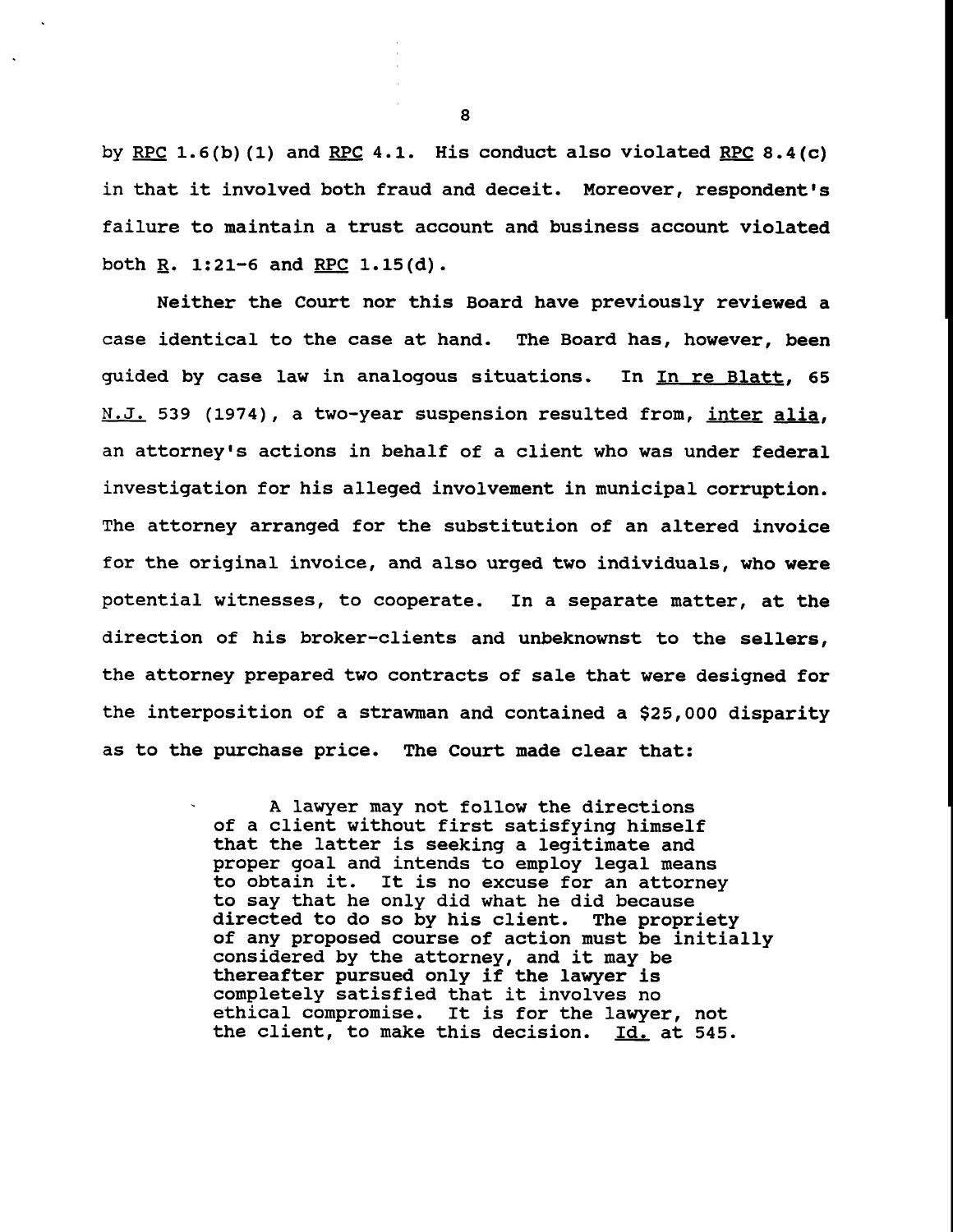A two-year suspension was also imposed where an attorney forged the signature of the local sheriff to a deed of foreclosure and witnessed the instrument, all in order to conceal from his clients his failure to act on the matter. In re McNally, 81 N.J. 304 (1979). Numerous mitigating circumstances were considered by the Court in suspending the attorney for only two years.

In a similar case, a three-year suspension resulted when an attorney, who had repeatedly misrepresented the status of an adoption proceeding, prepared two false court orders to cover his own failure to pursue the matter. In re Yacavino, 100 N.J. 50 (1985). The Court noted that the attorney was saved from disbarment by the fact that the papers in question were not official documents. However, the Court stated: "(e)ven absent criminal intent, when an attorney perpetrates a fraud upon the court, that conduct poisons the stream of justice and can warrant disbarment."  $Id.$  at 54, citing In re Stein, 1 N.J. 228 (1949).

Moreover, in cases of this nature, disbarment has been ordered even where no criminal conviction results. See In re Pennica, 36 N.J.. 401 (1962) (where attorney was disbarred for complicity in fraudulent bank loan transaction, as well as deliberate misrepresentations to a judge and overreaching a client); In re Stein, 1 N.J. 228 (1949) (where attorney was disbarred for knowingly participating in and presenting a fraudulent divorce action to the Court).

In a11 disciplinary matters, the quantum of discipline must accord with the seriousness of the misconduct in light of all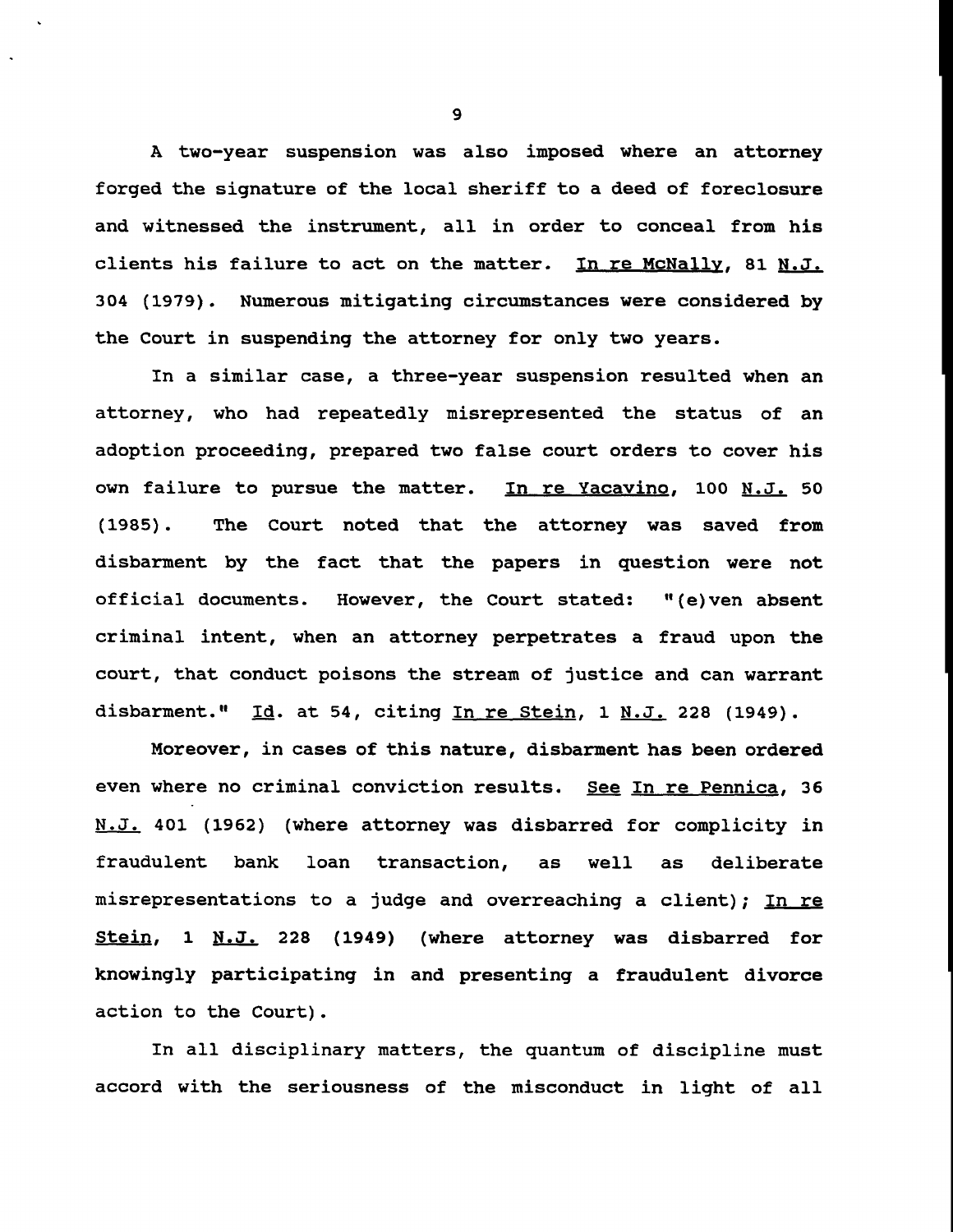$circumstances.$  In re Nigohosian, 88 N.J. 308, 315 (1982). Aggravating and mitigating factors are therefore relevant as part of the circumstances of the violation. In re Hughes, 90 N.J. 32, **36 (1982).**

The Board has considered respondent's offer of his alleged psychiatric problems together with his claimed alcoholism and compulsive gambling. While all three of these problems might this to be an aggravating circumstance. normally be considered as mitigating factors, since 1985 there is a total absence of any reports on any of these alleged conditions. Respondent's claim of mitigation in this regard, is therefore, unreliable and not supported by the record. On the other hand, the Board has given considerable weight to the fact that respondent was motivated purely by self-interest and promises of future riches, rather than the best interests of the client. The Board considers

In the case now before this Board, respondent showed an utter disregard of his oath as an attorney. In re Stein, supra at 237. In gauging respondent's offense, the Board noted that he did not engage in a lengthy course of unethical conduct. Rather, respondent's actions were limited to dealings with one client over a short period of time. This case is, therefore, distinct from In re Pennica, supra. Moreover, while respondent's fraudulent conduct was motivated by profit, it is distinguishable from In re Stein, supra, by the fact that the fraudulent conduct did not involve public documents or occur before a court of law.

i0